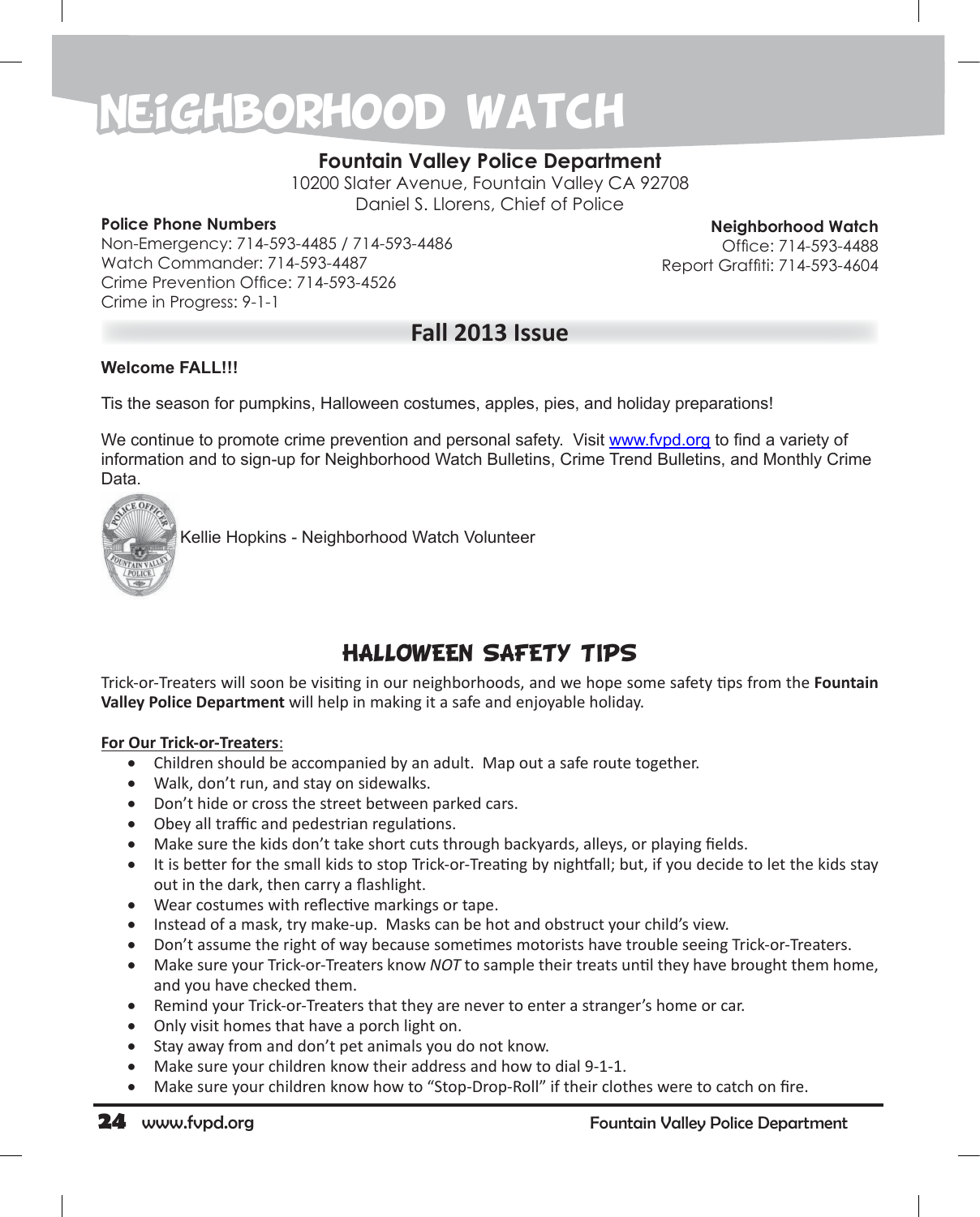# HALLOWEEN SAFETY TIPS

#### **For the Homeowners:**

- Go to the door with your child as a safety precaution.
- If you plan to hand out candy at home, please have your porch lights on.
- Check your yard, and if you see anything that can create a hazard, please remove it.
- If you are out there driving around, please drive slowly, and be on the look-out for our Trick-or-Treaters.
- Battery powered Jack O'lanterns are preferable to using candles.
- If you have a pet, please make sure your pet is kept inside your home and away from Trick-or-Treaters. Halloween can be scary for your pets also.



# HOLIDAY SAFETY INFORMATION HOLIDAY CRIME TIPS

During the holidays, we can easily be a target for crime as we become distracted with the stresses and obligations that often accompany holiday preparations. While we want to enjoy the celebration of the season, we also want to be mindful of the safety and security of our property and ourselves. Below is a list of safety tips that can help reduce your chances of becoming a holiday crime statistic.

#### **VACATION HOLIDAYS AWAY FROM HOME**

- Lights and timers change light bulbs just before leaving on your trip. Set lights, TV, and other electronic devises on timers so they go off and on throughout your house to mimic your routine when you are home.
- Notify a trusted friend or neighbor leave an extra set of keys and an emergency phone number where you can be reached. Have them pick up mail, newspapers and flyers, take trash in and out, open and close drapes, whatever helps to make your house look occupied.
- Please don't forget to lock your doors, garage, windows, and sliders.

#### **IDENTITY THEFT**

- • Use only one credit card to make all on-line purchases. It is important to make your financial transactions on a secure site which either has an "s" at the end of the "http" or a closed padlock icon in the browser bar. If the padlock is open, it is pretty safe to assume it is not a secure website. You may not see these secure landmarks until you are on the order page. Do not give more information than is absolutely necessary to place the order. Monitor receipts and statements closely. Immediately report suspicious or unusual statement activity. DO NOT use an ATM card to make on-line purchases. It is your financial life.
- Do not place anything with personal information in the trash. Shred all mail correspondence, bills, and credit card offers, anything that can be used to obtain your personal information.
- Clean out your wallet or purse. Remove any unnecessary credit cards, debit cards, your Social Security card, and other unneeded documents that could compromise your identity if lost or stolen while shopping. Place them in a secure location. The more documents you have on you, the more difficult and time-consuming it will be to report and recover from your loss if they are stolen.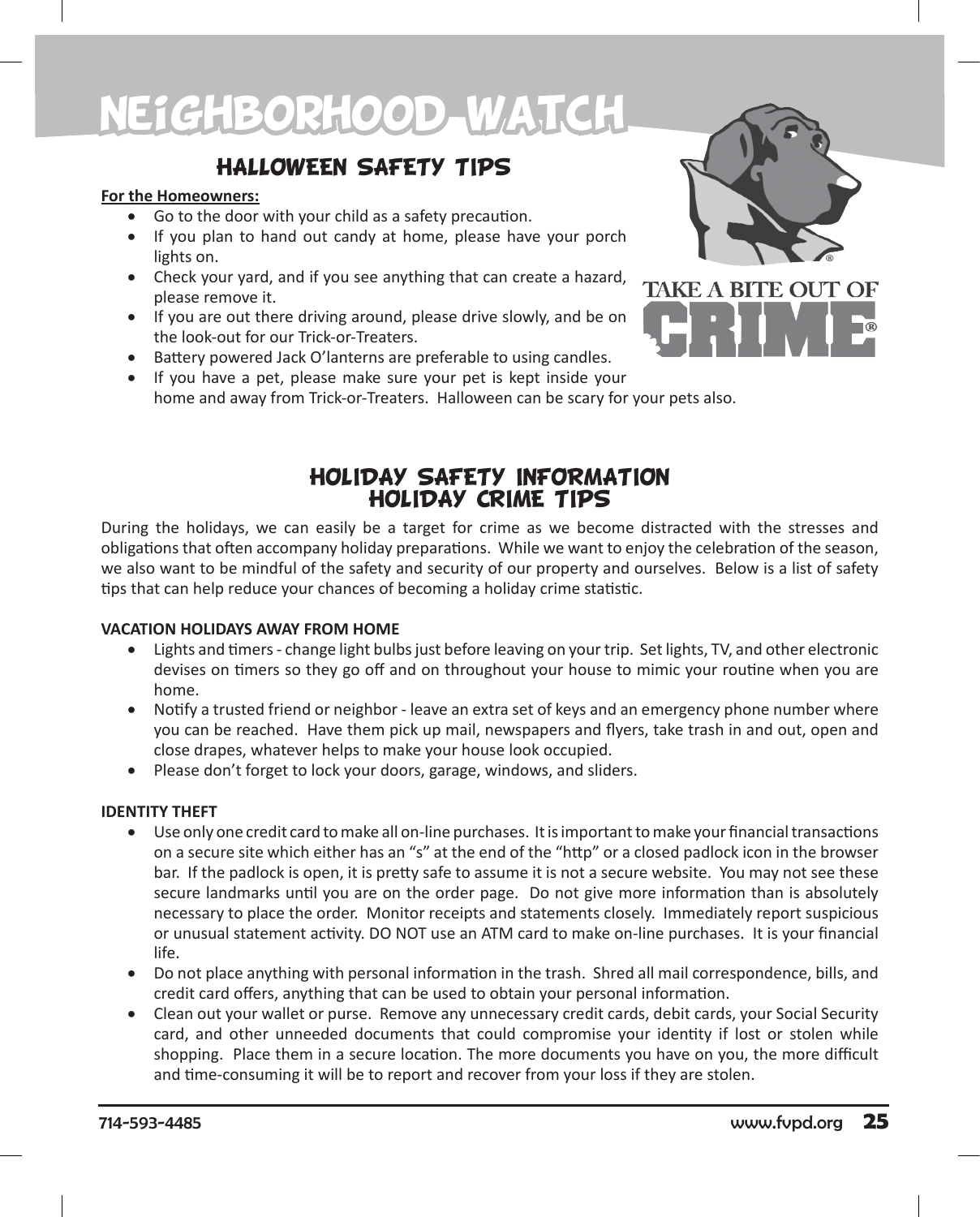### HOLIDAY SAFETY INFORMATION HOLIDAY CRIME TIPS

### **GIFT CARDS**

Ways to reduce your chances of becoming a victim when you buy gift cards:

- It is possible to become a victim of theft when you buy gift cards from a display rack. In some cases, criminals are jotting down the gift card numbers. They wait a few days, and then they call to find out the balance on the card. If the card has been used by its rightful recipient, and there is still a balance, they go online and shop.
- To avoid this from happening, you may want to purchase gift cards from a customer service person or online where the gift cards are not viewable to the public.
- • You can also spend your gift card money all at one time, and then there would be no balance for a criminal to use.

#### **SHOPPING**

- During daylight hours, when you know you will be returning to your car after dark, park directly under lights and as close to the entrance doors as possible. Do not burden yourself with packages in the lot. Drive to the entrance and have the packages delivered to your car. Most shopping centers offer this service, especially during the holidays. Don't forget to lock up your car doors and windows.
- If you must leave items in the car, place them out of sight and in as secure a place as possible. If placing them in the trunk, do it prior to your arrival. Placing items in the trunk just before leaving your car is an open invitation to any observer with criminal intent.
- Carry only what you need to make your purchases your ID, cash, a checkbook, and one or as few credit cards as possible. Do not flash cash - Be cautious about how you handle your money and credit cards, and carry these items close to your person, in a hip pack, positioned against your stomach, or in your front pants pocket. Leave backpacks and large purses at home.
- • Credit Card Receipts: Make sure these receipts do not contain your full account number. All electronically printed credit and debit card receipts must shorten (truncate) the account information to no more than the last five digits of the card number. The expiration date of the card should not be on the receipt. This information does not apply to handwritten or imprinted receipts.
- When a consumer pays with a credit card, the merchant cannot record any personal information other than what is on the front of the credit card. When the consumer pays by check, the merchant should not record a credit card number on the check.

#### **CHARITABLE GIVING**

Many frauds and scams use Law Enforcement, Fire, Paramedics, diseases, or other disorders which play on your sympathy, passion, or patriotism in order to get money from you, especially during the holiday season.

- Question phone calls or requests by mail or Internet soliciting donations for a "worthy cause".
- Research their legitimacy before committing. Ask for information to be sent to you. Ask how they got your name and number.
- • NEVER make a "right now or never" or "once in a lifetime opportunity" decision. Legitimate organizations are proud of their cause, and will gladly provide you with as much information as you need to rally you to their organization's cause. They welcome donations any time of year.
- If your refusal to donate or request for information results in verbal abuse, hang up. If you receive abusive correspondence, report it.

#### **You've heard it before - If it sounds too good to be true, it is. If it's free, you can't afford it.**